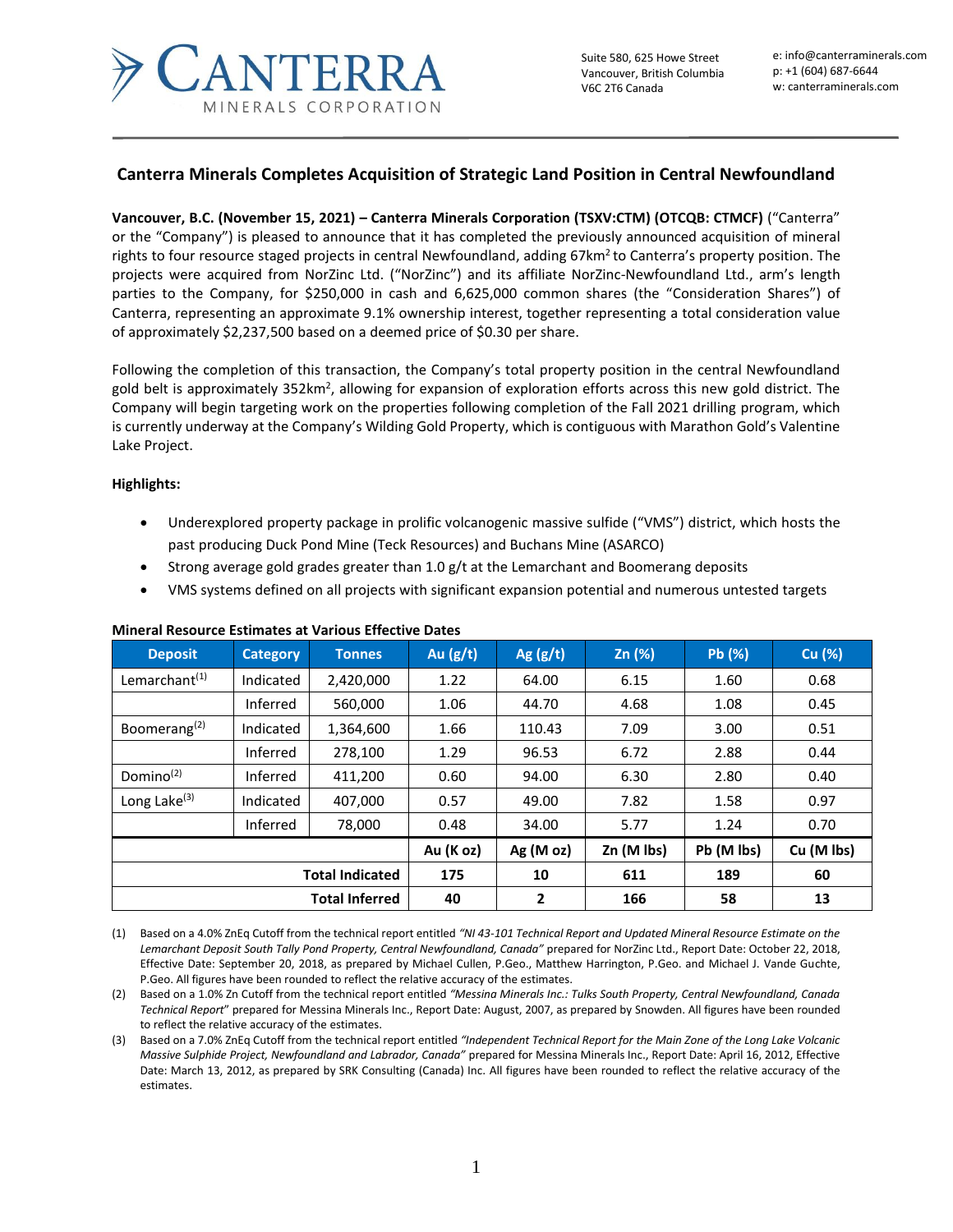Chris Pennimpede, CEO & President of Canterra, commented "*Canterra's goal is to find mineral deposits in central Newfoundland. These four assets will bolster our mineral rights position in the central Newfoundland corridor and will provide further opportunity to make a major discovery in the belt. Our current property position around the former Duck Pond Mine has provided us with VMS exploration opportunities in addition to our already established orogenic gold deposit opportunities. These new acquisitions further that VMS exploration potential. As the age-old industry saying goes, "the best place to look for deposits/mines is next to deposits/mines"; Canterra will now be positioned next to Marathon's Valentine Lake Deposits, Teck's Duck Pond Mine and will have a suite of deposits with significant exploration upside. With \$4.0M in cash, and a 352km*<sup>2</sup>*land position covering mineral rights encompassing existing deposits, we expect to be well positioned to make the next mineral discovery in central Newfoundland."*

The four properties acquired are the South Tally Pond property (hosting the Lemarchant deposit), the Tulks South property (hosting the Boomerang-Domino and Tulks East deposits), the Long Lake property (hosting the Long Lake "Main Zone" deposit) and the Victoria Mine property (host to a historical copper mine) (collectively, the "Properties"). The location of the Properties are shown on the map below:



**Location of the Properties**

The Consideration Shares are subject to contractual lock-up requirements pursuant to which, except in certain circumstances, 3,000,000 Consideration Shares may not be transferred until the date that is six months following closing (May 15, 2022), and the remaining 3,625,000 Consideration Shares may not be transferred until the date that is 12 months following closing (November 15, 2022). The Consideration Shares are also be subject to a statutory hold period expiring four months and one day from the closing (March 16, 2022).

## **Corporate Update**

The Company also announces the retirement of Director John McDonald from the Board on November 3, 2021. The Board would like to thank Dr. McDonald for his years of dedication to the Company and wishes him all the best in retirement.

## **About Canterra Minerals**

Canterra is earning a 100% interest in the Wilding and Noel Paul Gold Projects, located 50km south, by logging road, from Millertown and directly northeast of Marathon Gold's Valentine Lake Gold Project in Central Newfoundland. The 285km<sup>2</sup> property package includes 50km of the northeastern strike-extension of the Rogerson Lake Structural Corridor, which hosts Marathon Gold's Valentine Lake deposits, Matador Mining's Cape Ray deposit, Sokoman's